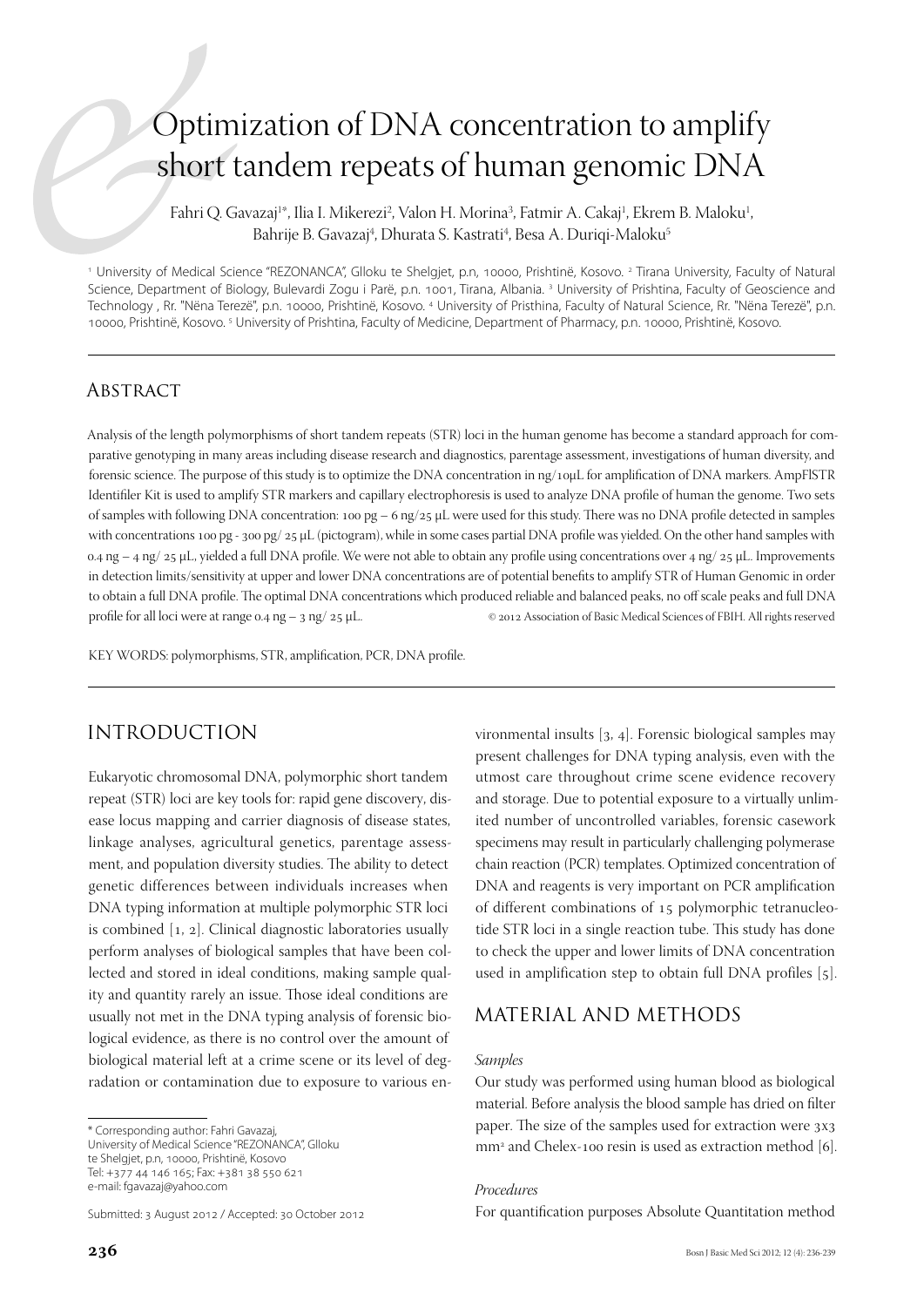is used, real-time quantitative PCR assay with a fluorogenic TaqMan® probe targeting the human telomerase reverse transcriptase gene (hTERT) and supported by Quantifiler<sup>®</sup> Human DNA Quantification Kit on Instrument ABI PRISM<sup>®</sup> 7000 Sequence Detection System (Applied Bioystems-AB,  $P/N$  4330087 with SDS Software  $v1.0$  [7, 8]. For amplification purposes we introduced Amp-FlSTR® Identifiler® PCR Amplification Kit (AB  $P/N$  4322288) [5]. The following concentrations (ng/10  $\mu$ L) of template DNA were amplified in a total reaction volume of 25 μl: 0.1, 0.2, 0.3......up to ng. Samples were amplified in 0.2-ml microAmp reaction tubes with caps (AB  $P/N$  N801-0540) using the following conditions (recommended by the manufacturer, Applied Biosystems): 95°C for 11 min, 28 cycles of  $94^{\circ}C$ for 1 min, 59 $\mathrm{^oC}$  for 1 min and  $72^{\circ}$ C for 1 min, 60 $^{\circ}$ C extension for 60 min and 2-8°C until samples were



FIGURE 1. Presents electropherogram of sample with No DNA Profile analyzed with AmpFISTR Identifiler Kit. There is no any allele obtained in total of 16 human genome loci analyzed.



FIGURE 2. Presents electropherogram of samples with Partial DNA Profile analyzed with AmpFISTR Identifiler Kit. There are three alleles obtained in total of 16 human genome loci analyzed.

analyzed further. The amplification was carried out on GeneAmp PCR System 9700 (AB P/N N805-0001) [5], [1]. The amplified DNA markers were: D8S1179, D21S11, D7S820, CSF1P0, D3S1358, TH01, D13S317, D16S539, D2S1338, D19S433, vWA, TPOX, D18S51, Amelogenin, D5S818 and FGA  $[5]$ ,  $[1]$ . Finally detection of amplified samples was done using 1.5 μl of amplified DNA product that was combined with aliquot  $25 \mu L$  of the Hi-Di<sup>™</sup> Formamide (AB P/N 4311320) mixed with GeneScan™ 500 LIZ™ Size Standard (AB  $P/N$  4322682). Capillary electrophoresis was carried out using an automated DNA sequencer ABI PRISM<sup>®</sup> 310 Genetic Analyzer, AB  $P/N$  310-00-200/240-W. The raw data were analyzed using GeneMapper<sup>®</sup> ID Software v3.2. The minimum peak height threshold was set at 50 RFU [9, 10].

# **RESULTS**

Samples with DNA concentration at 0.1 and 0.2 ng/25  $\mu$ L yielded no DNA profile (Figure 1). No DNA profile was obtained from samples with  $o.3$  ng/25µL, however in this case some loci were included (Figure 2). Baseline had noisy and allelic imbalance as well. Samples with DNA concentration from  $0.4 - 3$  ng/25µL yielded full DNA profiles (Figure 3). There were no any allelic imbalance, stutter or any other artifacts except for the sample concentration at  $3$  ng/25 $\mu$ L. Samples with concentrations  $2.7$  and  $3$  ng/ $25\mu$ L exhibit decrease of Relative Fluorescence Units (RFU) starting from shorter loci toward longer ones for all panels. The loci with lower RFU were D7S8210, CSF1PO, D2S1338, D18S51 and FGA [11].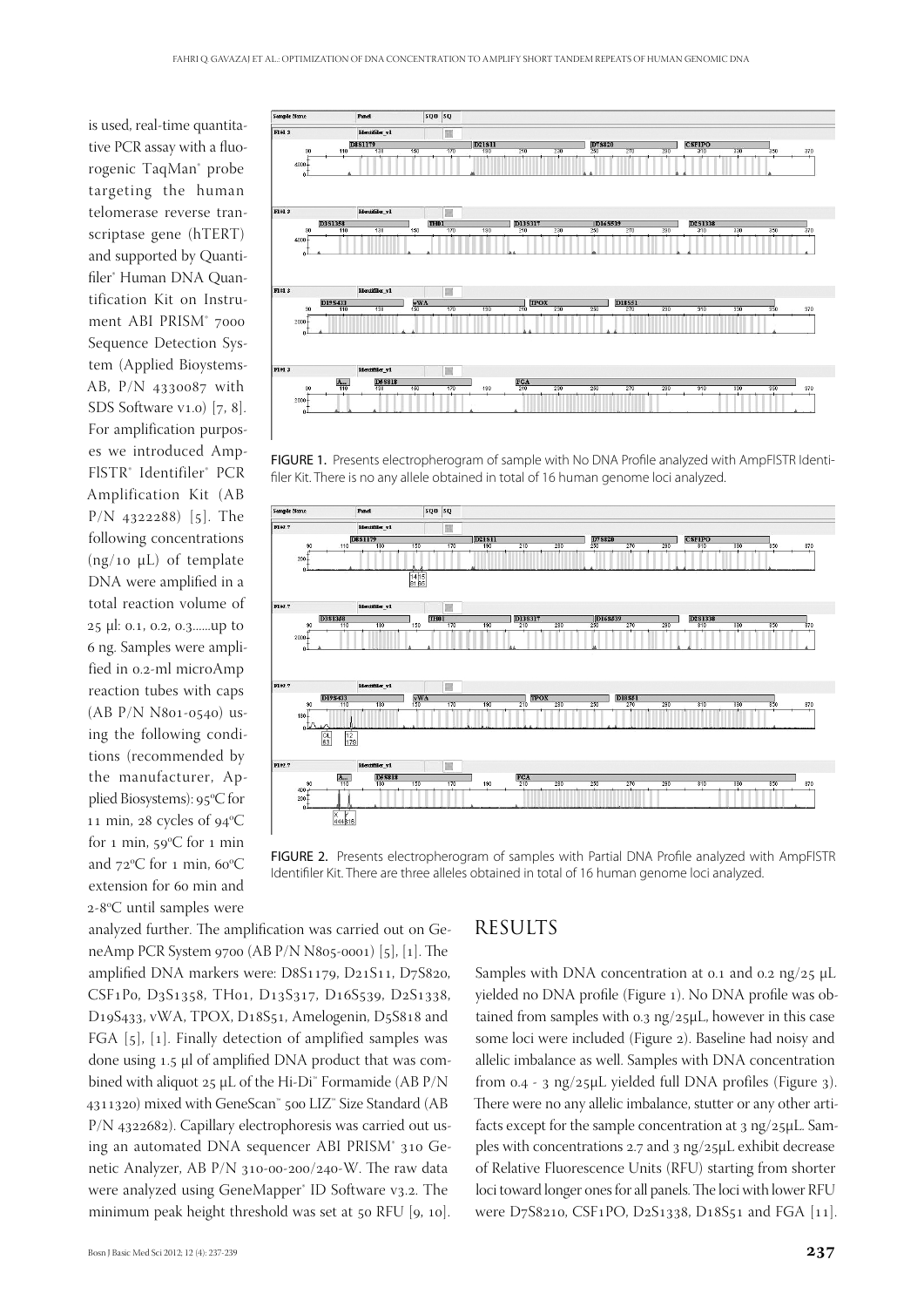

FIGURE 3. Presents electropherogram of samples with Full DNA Profile analyzed with AmpFISTR Identifiler Kit. There are all alleles obtained in total of 16 human genome loci analyzed.



FIGURE 4. Presents electropherogram of samples with Full DNA Profile analyzed with AmpFISTR Identifiler Kit. There are all alleles obtained in total of 16 human genome loci analyzed. At some alleles there are some imbalance peaks.

DNA concentration between  $3 - 4$  ng/25 µL yielded full DNA profiles but there were allelic imbalance peaks and significant difference on RFU in heterozygote peak height ratios between the shorter and longer loci (Figure ).

TABLE 1. Represents DNA profile yielded on different DNA concentrations

|                                                 | <b>DNA</b> Profile                                         |                            |                                                       |
|-------------------------------------------------|------------------------------------------------------------|----------------------------|-------------------------------------------------------|
|                                                 | No DNA Profile                                             | <b>Full DNA</b><br>Profile | Full DNA Profile<br>with allelic imbal-<br>ance peaks |
| Samples with<br>different DNA<br>Concentrations | 100, 200, 300 pg<br>$/25$ µL and over<br>$4$ ng/10 $\mu$ L | $0.4 - 3$ ng/25 $\mu$ L    | $3 - 4$ ng/25 $\mu$ L                                 |

For shorter loci RFU was over 1500 to 3500, whereas for longer ones were under 500. Despite these results, DNA profile obtained from above samples can be used officially as DNA Profile at System of Justice. No DNA profile was yielded in samples over  $4 \text{ ng}/25 \mu L$ (Figure 1). Some loci were obtained, but just few of them (below  $5$ ) so they did not represent any relevance in DNA profile. To be valid the DNA profile must have at least 10 loci obtained. Those profiles with number of loci below 10 are unavailable to be used for any purpose  $[1]$ , [9]. The referent samples yielded a full DNA profile. The best DNA profile was obtained from samples with DNA concentration at  $0.5 - 1.8$  ng/25 µL. Reliable DNA profiles were obtained from samples with 0.4, 0.5 and  $2 - 4$  $ng/25 \mu L$  as well (Table1.).

# DISCUSSION

A variety of commercial Kits for DNA amplification are now available

and they routinely are used in forensic and diagnostic laboratories worldwide. Although generally reliable and convenient, many of these Kits offer only a relatively limited dynamic range for upper and lower limits, so that in many cases samples from the crime scene, reference samples and clinical samples frequently have to be diluted or concentrated and retested in order to avoid exceedi ng the upper or lower limits. At the same time analyzes is performed by using real-time PCR which is time and money consuming. The advantage of the current study is the fact that we found that upper and lower limits beyond of what is actually suggested by companies. This method increases the opportunity to amplify DNA directly from extraction step into amplification